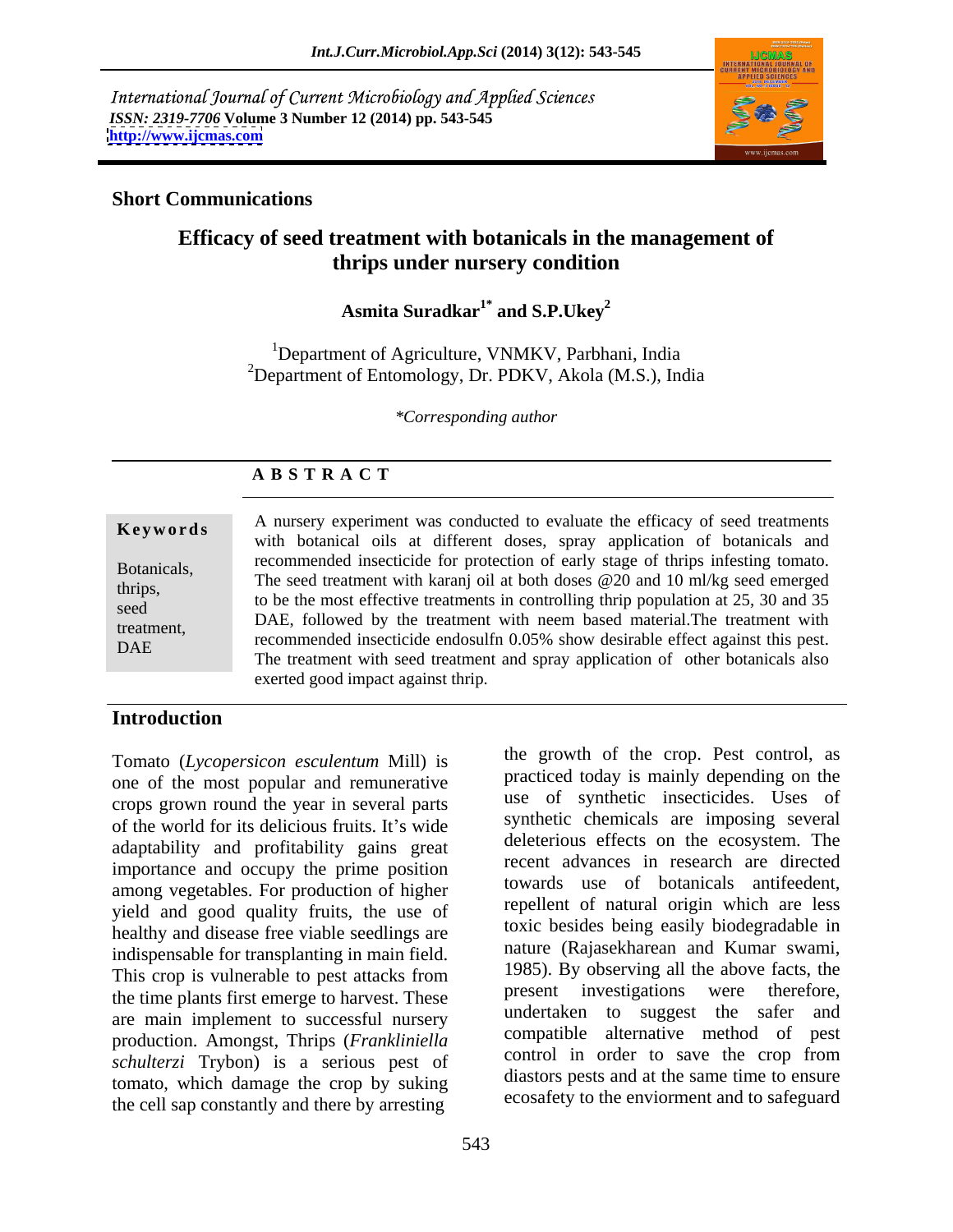the consumers by integrated approaches

A nursery experiment was conducted at the the seed treatment with karanj oil did not Experimental Farm of Department of Entomology, Dr.Panjabrao Deshmukh brinjal crop contradicting results obtained in Krishi Vidyapeeth, Akola during *Kharif* season of two consequent year i.e. 2005-06 and 2006-07. In nursery trial, thirteen The treatment with neem based material i.e. treatments (Table-1) including an untreated control was laid out in Randomized Block Design (RBD) and replicated thrice. The application of neem seed extract 5% exerted healthy Pusa Ruby seeds of 1000 in number were used for each treatment by dibbing uniformly at 1 cm distance in 10 rows on each prepared raised seed bed. The seeds were dibbed at a depth of 2 cm and they were covered with a thin layer of fine soil. regard to the influencing effect of seed The seed treatment with botanicals oils as treatment with neem oil against thrips on per different treatment doses for one kilogram tomato seeds was done before seed sowing. Thrips population was recorded at 15,20,25,30 and 35 days after seed emergence on five randomly selected seedlings from each treatment plot. From each seedling, three leaves each one at top, middle and bottom layer were selected for recording the population of thrips.

karaj oil at 20ml/kg seed exhibited thrips incidence to the tune of 1.15, 0.54 and 0.13 /3 leaves on 25, 30 and 35 DAE, The insecticides endosulfan 0.05percent had respectively. Whereas, its lower dose at10 shown the positive impact against thrips ml/kg seed accounted thrip incidence to the recording 1.76, 2.39 and 3.36 thrips/3 leaves extent of 0.26,0.52 and 1.05 thrips /3 leaves on 25, 30 and 35 DAE, respectively. The on 25,30 and 30 DAE, respectively. From present findings as regard to the influence of this it is observed that the seed treatment endosulfan against thrips are supported with with karanj oil at both doses appeared to be the views of Chouke (2004) on brinjal crop. quite effective in protecting tomato

utilizing botanicals. results on the positive impact of seed **Materials and Methods compared with other researches on tomato** seedlings against thrips incidence. The treatment with karanj oil could not be crop. However, Chouke (2004) reported that perform well against thrips incidence on the present investigations.

> The treatment with neem based material i.e. the seed treatment with neem oil at both dosages of 10 and 20 ml/kg seed and spray good response against this pest by keeping thrips incidence at almost minimum level on respective days.

These findings of present investigations as tomato could not be corroborated with other workers for want of published literature, however, Ukey *et al.* (2000) and Chouke, (2004) reported that seed treatment with neem oil did not exhibit much influence against thrips on chilli and brinjal crop respectively, contradicting the results of the present investigations.

**Result and Discussion** doses at 10 ml and 20 ml/kg seed exerted From the pooled data it was observed that no remaining botanicals i.e. seed treatment with incidence of thrips was noticed up to 20 eucalyptus oil at both the doses of 10ml and DAE, however, its presence was seen at 25 20ml/kg seed, spray application of garadi DAE onwards. The seed treatment with leaf extract 2.5 percent and nirgudi leaf The seed treatment with mahua oil at both comparatively good impact than those of extract 5% on respective days.